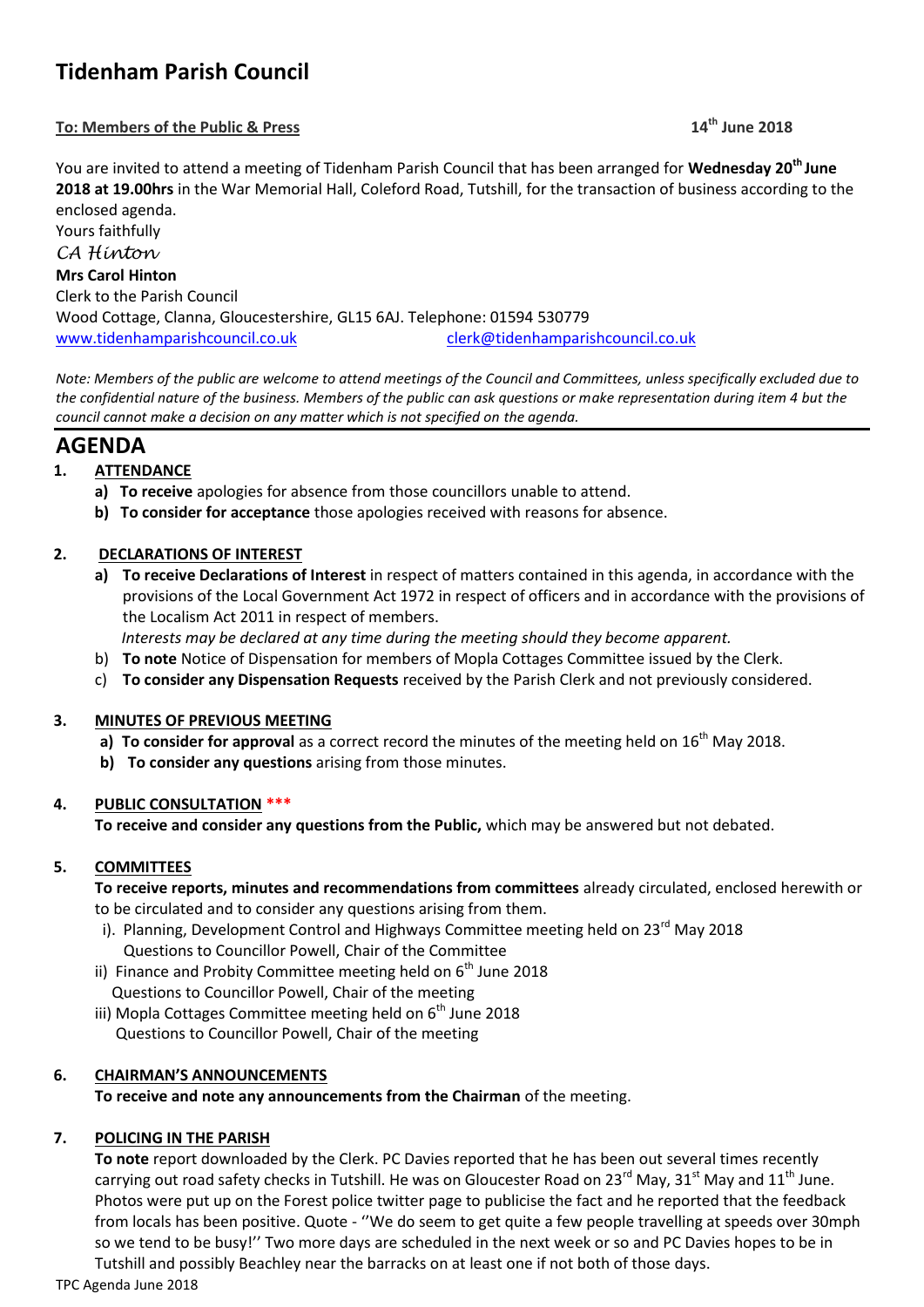### **8. PARISH CLERK'S REPORT**

**To receive and consider the Parish Clerk's Report**. All items requiring the council to make a decision are specified separately on this agenda.

#### **9. SEDBURY AND BEACHLEY VILLAGE HALL – INSURANCE RENEWAL**

**To consider** adequacy and renewal of insurance for Sedbury and Beachley Village Hall with Community First @ £470.83 to  $31<sup>st</sup>$  May 2019 – year 3 of 5 year Long Term Undertaking.

#### **10. FINANCE**

- **a) To approve payments** according to the Financial Statement for May 2018
- **b) To receive and approve the Financial Statement** for May 2018
- **c) To note** Receipts and Payments Sheet as presented to the Finance and Probity Committee on 6<sup>th</sup> June 2018
- **d) To note** Budget Monitoring Sheet as presented to the Finance and Probity Committee on 6<sup>th</sup> June 2018

#### **11. DATA PROTECTION FEE**

**To consider** payment of Annual Data Protection fee (currently £40) by direct debit.

#### **12. SEDBURY AND DISTRICT LEISURE GARDENERS ASSOCIATION**

**To consider** Annual Management Fee of £627 per annum for 2018, 2019 and 2020 following receipt of breakdown of expenditure of Management Fee for years 2015, 2016 and 2017

#### **13. ANNUAL INTERNAL AUDIT REPORT**

**To receive and consider** Annual Internal Audit Report and Clerk's recommendations

#### **14. LOCAL GOVERNMENT PENSION SCHEME - ADMIN ASSISTANT PENSION**

**To note** further to minute 2017/2018 March 2017 Page 28 item 12 (b) that whilst the Council is not required to make contributions to the Scheme for the Admin Assistant due to age and salary level, Kevin Duffin is eligible to join the Glos CC LGPS but had declined to when offered the opportunity in March 2017.

#### **15. GENERAL DATA PROTECTION REGULATIONS (GDPR)**

- **a) To consider** adoption of Tidenham Parish Council Privacy Policy
- **b) To consider** adoption of Tidenham Parish Council General Privacy Notice
- **c) To consider** adoption of Tidenham Parish Council Privacy Notice for Staff, Councillors and Role Holders.
- **d) To consider** adoption of Tidenham Parish Council Subject Access Requests Policy
- **e) To consider** Tidenham Parish Council Inventory of Data June 2018

#### **16. CCTV POLICY**

**To consider** adoption of revised CCTV Policy to comply with GDPR

#### **17. RISK ASSESSMENT**

**To consider** review and adoption of TPC Risk Assessment

# **18. WORKING GROUP REPORT TO COUNCIL**

**To consider** report to Council by Working Group of Councillors Evans, Koning and Lewis on the improvement of Council's engagement with residents

#### **19. LITTER BIN – SEDBURY AND BEACHLEY VILLAGE HALL**

**To consider** purchase and installation of Glasdon super trim line litterbin (in heavy duty plastic) for £89.80 + VAT – total cost £107.76 for the S&BVH front play area from Forest Equipment Services.

#### **20. CORRESPONDENCE**

**To receive and consider** any other correspondence as detailed in the Clerk's Report

# **21. COUNCILLORS' REPORTS**

**To receive and note** any matters which councillors wish to raise and where appropriate add to the agenda for the following meeting or meetings of committees.